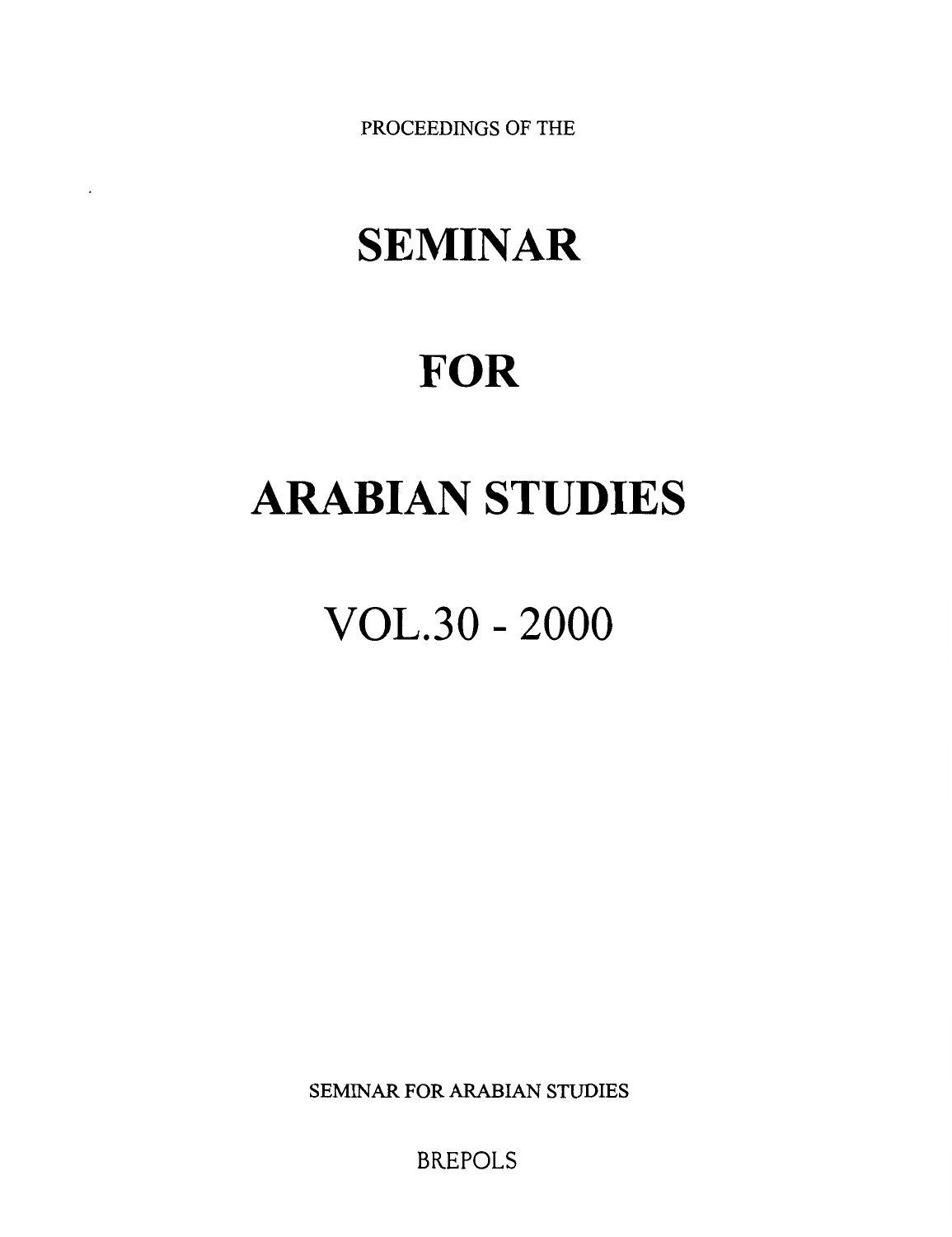### **PROCEEDINGS**

## **of the** ,

## **SEMINAR FOR ARABIAN STUDIES**

### **VOLUME 30 2000**

Papers from the thirty-third meeting of the Seminar for Arabian Studies held in London, 15-17 July 1999

## SEMINAR FÓR ARABIAN STUDIES

BREPOLS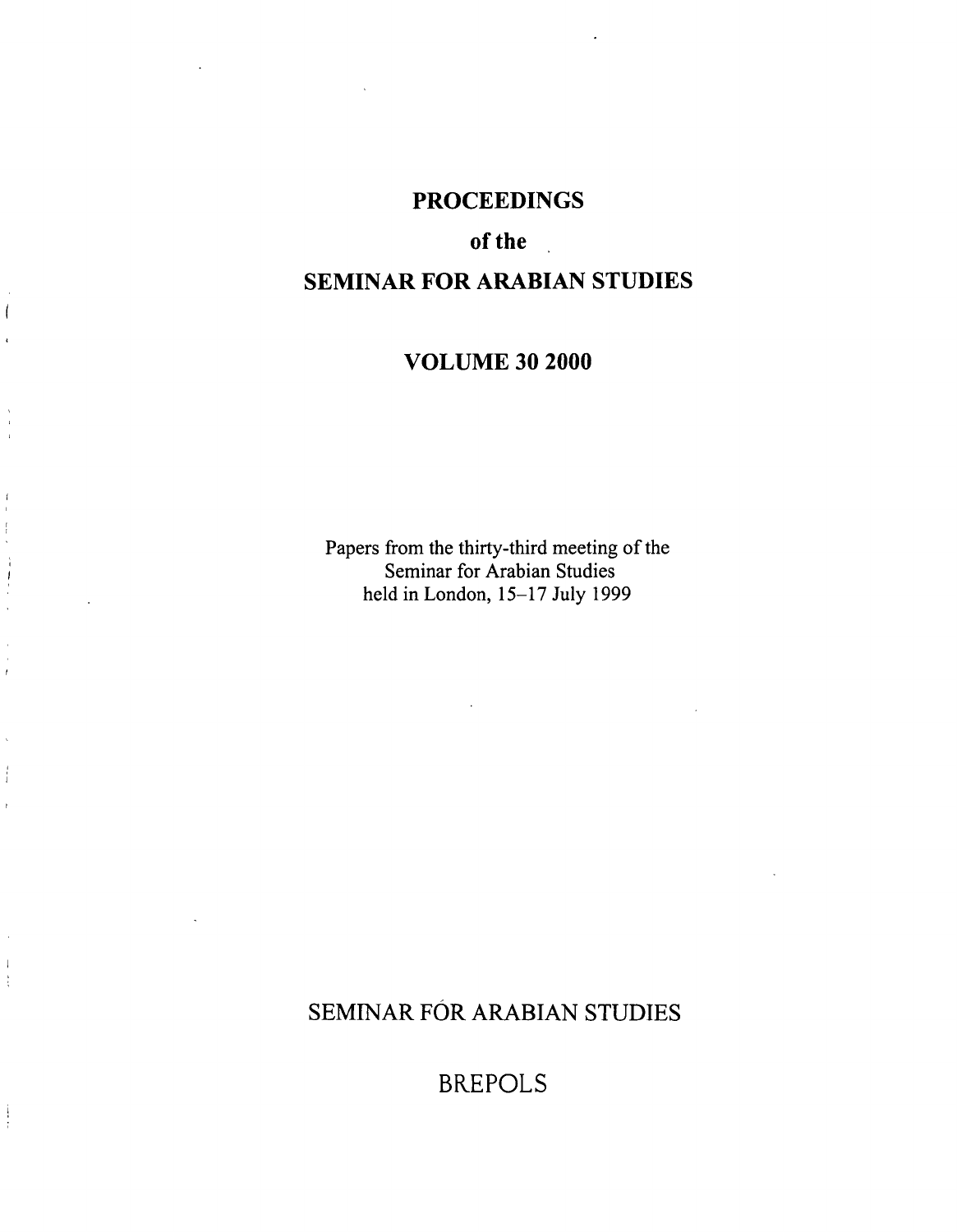**Back volumes of the** *Proceedings* **may be ordered through the Secretary,**  Seminar for Arabian Studies, c/o Institute of Archaeology, **University College London, 31-34 Gordon Square, London WClH OPY** 

The members of the Steering Committee of the Seminar and the Editorial Committee of the Proceedings (since July 2000) are: Chairman, Dr Venetia Porter (London), Dr D. Kennet (Durham), M.C.A. Macdonald (Oxford), Dr St.J. Simpson (London), Dr R. Smith (Manchester)

Secretary: Nanina Shaw Reade Editor: Peter J. Parr Production Editor: Hilary Meeks

The Editorial Committee reserves the right to amend papers submitted for publication where necessary. Opinions expressed are those of the authors and not necessarily of the Editorial Committee

 $\mathcal{L}^+$ 

The TranslitLS font used to print this work is available from Linguist's Software Inc., PO Box 580, Edmonds, WA 98020-0580 USA Tel(206) 775 - 1 130

O 2000 Brepols Publishers, Belgium

All rights reserved. No part of this publication may be reproduced, stored in a retrieval system, or transmitted, in any form or by any means, electronic, mechanical, photocopying, recording, or otherwise, without the prior permission of the publisher. ISSN 0308-842 1 ISBN 2-503-50830-8 D/2001/0095/16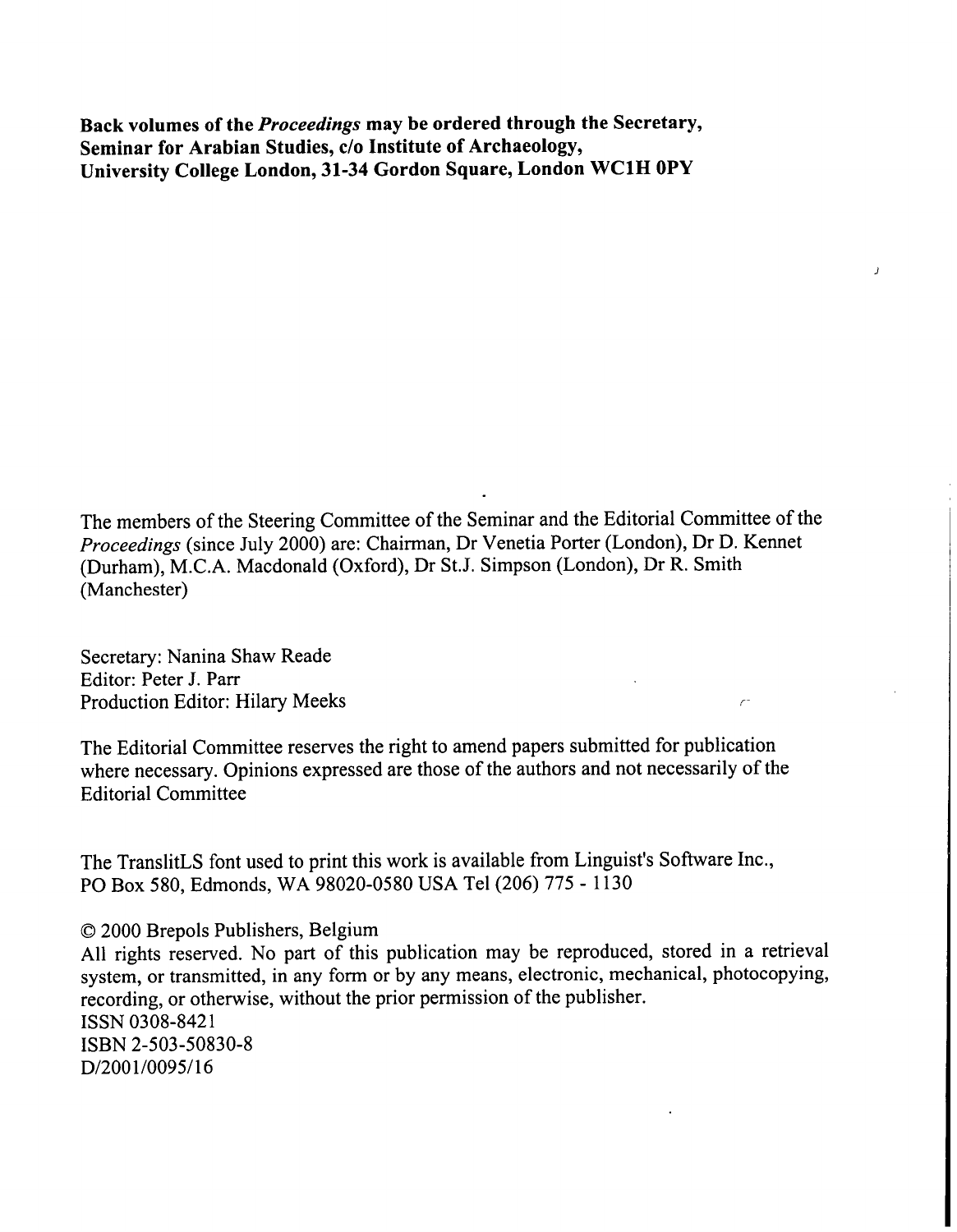### **Contents**

Ļ,

ł,

| <b>Editorial</b> notice                                                                                                                                                                                              | 5              |
|----------------------------------------------------------------------------------------------------------------------------------------------------------------------------------------------------------------------|----------------|
| Transliteration system                                                                                                                                                                                               | 6              |
| Summaries of the papers included in the volume                                                                                                                                                                       | $\overline{7}$ |
| Soumyen Bandyopadhyay, From the twilight of cultural memory: the būmah in the<br>mosques of central Oman                                                                                                             | 13             |
| Miquel Barceló, Helena Kirchner and Josep Torró, Going around Zafār (Yemen),<br>the Banū Ru'ayn field survey: hydraulic archaeology and peasant work                                                                 | 27             |
| Mark Beech, Joseph Elders and Elizabeth Shepherd, Reconsidering the 'Ubaid of<br>the Southern Gulf: new results from excavations on Dalma Island, U.A.E.                                                             | 41             |
| Jean-François Breton, The Wādī Surbān (District of Bayhān, Yemen)                                                                                                                                                    | 49             |
| A. Carbó, J. Córdoba, A. Muñoz & P. Ramos, Retrieving the life of the Iron Age.<br>Archaeological excavations and geophysical survey at Al-Madam (U.A.E. Sharjah).<br>Impressions after the 1999 season              | 61             |
| Vincent Charpentier, Diego E. Angelucci, Sophie Méry and Jean François Saliège,<br>Autour de la mangrove morte de Suwayh, l'habitat VI <sup>e</sup> -V <sup>e</sup> millénaires de Suwayh<br>SWY-11, Sultanat d'Oman | 69             |
| Christian Darles, Les structures d'irrigation du Wādī Surbān au Yémen                                                                                                                                                | 87             |
| Ali Tigani ElMahi, Traditional fish preservation in Oman: the seasonality of a<br>subsistency strategy                                                                                                               | 99             |
| Jutta Häser, Formation and transformation processes of oasis settlements in the<br>Sultanate of Oman: preliminary report on a new field project                                                                      | 115            |
| Moawiyah Ibrahim & Ali Tigani ElMahi, A Survey between Quriyat and Sur in the<br>Sultanate of Oman (1997)                                                                                                            | 119            |
| Henricke Kiesewetter, Hans-Peter Uerpmann and Sabah A. Jasim, Neolithic<br>jewellery from Jebel Al-Buhais 18                                                                                                         | 137            |
| Samia Naim, Fenugreek in the culture of the highlands of Yemen                                                                                                                                                       | 147            |
| Vitaly Naumkin and Victor Porkhomovsky, The Serpent in the traditional culture of<br>Mahra and Socotra                                                                                                               | 151            |
| <i>Eric Olijdam</i> , Towards a more balanced assessment of land use on Bahrain during<br>the City II period                                                                                                         | 157            |
| Jeffery Orchard, Oasis Town or Tower Hamlets? Bisya during the Al-Hajar period                                                                                                                                       | 165            |
| Valeria Piacentini Fiorani, Harmuz and the 'Umani and Arabian world (fifteenth<br>century)                                                                                                                           | 177            |

 $\sim$ 

 $\sim 10$ 

 $\overline{a}$ 

 $\bar{\mathcal{A}}$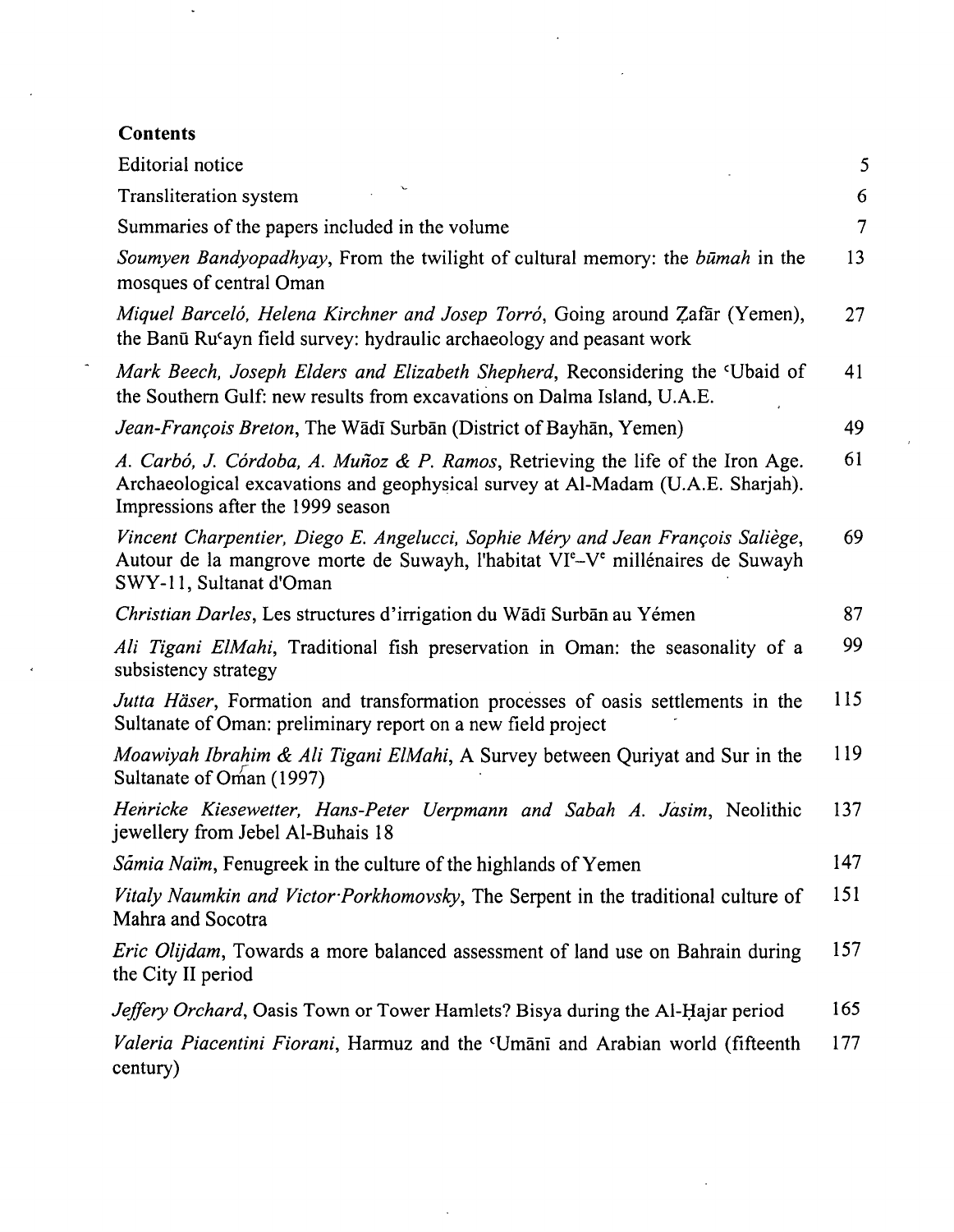| Jan Retsö, Where and what was Arabia Felix?                                                                                                                                                                 | 189 |
|-------------------------------------------------------------------------------------------------------------------------------------------------------------------------------------------------------------|-----|
| <i>Mohammed al-Thenayian</i> , A dated inscribed restoration stone of the well of al-<br>Sa'diyyah Pilgrim Station, Saudi Arabia                                                                            | 193 |
| Walid Yasim Al Tikriti and Sophie Méry, Tomb N at Hili and the question of<br>subterranean graves during the Umm an-Nar period                                                                              | 205 |
| Samer Traboulsi, Lamak ibn Mālik al-Hammādī and Sulayhid-Fatimid Relations                                                                                                                                  | 221 |
| Margarethe Uerpmann, Hans-Peter Uerpmann and Sabah A. Jasim, Stone Age<br>nomadism in SE-Arabia — palaeo-economic considerations on the neolithic site of<br>Al-Buhais 18 in the Emirate of Sharjah, U.A.E. | 229 |
| Tom Vosmer, Ships in the ancient Arabian Sea: the development of a hypothetical<br>reed boat model                                                                                                          | 235 |
| Ahmad 'Umar al-Zayla'i, Calligraphy and Calligraphers in 'Ašm-Saudi Arabia 2 <sup>nd</sup> -<br>$5th/8th - 11th$ Centuries                                                                                  | 243 |
| M. C. Ziolkowki and Salah Ali, Three petroglyphs from the Emirate of Fujairah,                                                                                                                              | 257 |

U.A.E. Walter Dostal, Comments on 'Identities and economics: mountain and coastal Ras 267

Al-Khaimah', by William and Fidelity Lancaster, from Proceedings of the Seminar for Arabian Studies 29 (1999): 89-94.

 $\omega_{\rm{eff}}$ 

 $\ddot{\phantom{a}}$ 

 $\bar{r}$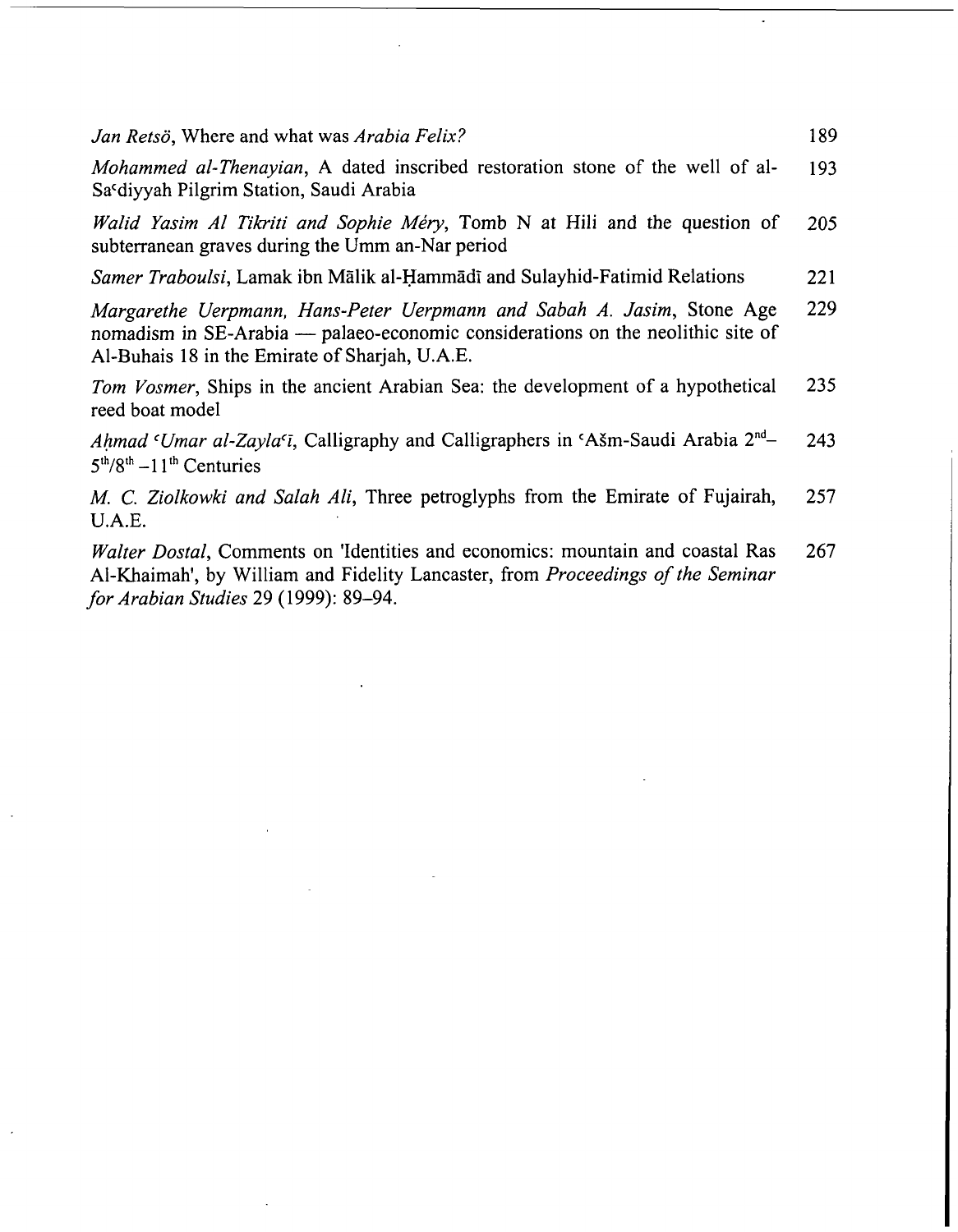## **Reconsidering the 'Ubaid of the Southern Gulf: new results from excavations on Dalma Island, U.A.E.**

#### *Mark Beech, Joseph Elders* & *Elizabeth Shepherd*

#### **Introduction**

Archaeological excavations carried out on Dalma island, located some 45 km off the coast of Abu Dhabi in the United Arab Emirates, have revealed new information on the 'Ubaid period in the southern Arabian Gulf. Work undertaken by ADIAS at the site (DA11 and DA12) between 1992 and 1994 established the presence of an 'Ubaid-related coastal settlement with structures and middens. The site lies within the compound of the Jama $<sup>c</sup>$ iyya</sup> nahda li-imrat al-Zubyaniyya (the Abu Dhabi Women's Association) and was first reported in the 1994 Seminar Proceedings (Flavin & Shepherd 1994). This paper is concerned with excavations carried out on the site in March 1998 and also outlines current post-excavation analysis. A report on the full results is in preparation.

#### **The 1998 Field Season**

The aim of the short 1998 season was to re-excavate two trenches *(op. cit.)* in order to recover samples for radiocarbon dating and additional stratified material for environmental analysis, a number of key layers being targeted. This work led to the exciting discovery of earlier phases of occupation and further traces of house structures (Beech & Elders 1999; Elders & Beech 1998). The sequence in each trench is summarized below, from the modem surface downward.

A small extension to Trench 1 (previously measuring 5 X **2** m) was excavated down to the lowest level reached in 1993, c. 80 cm below the

modern surface. The main objective was to take samples from a possible hearth (context 15) which had been recorded during the earlier season. The latest deposits (Phase l) comprised both modem and prehistoric occupation material in a mixed layer of sand and stones, the result of levelling to form the present ground surface. Phase 2 was a layer of aeolian sand with lenses of ash and shell probably representing deflated midden material. In 1993 two parallel slots or gullies were recorded cutting into this layer, perhaps the latest surviving traces of undisturbed prehistoric occupation. An incomplete carbonized date-stone was retrieved from samples during the 1994 season, coming from a redeposited sand layer (context 4) which lay just below the two slots. Phase 3 comprised several interleaving sand lenses containing occupation material. Phase 4 was a layer extremely rich in charcoal and ash (context 15), containing abundant quantities of pearl oyster shell, sea urchin spines, articulated segments of fish skeletons and plaster vessel fragments. Traces of burnt mud-brick with date-stone impressions as well as a second carbonized date-stone were recovered from this deposit. Phase 5 was a layer of aeolian sand beneath the charcoal layer, which sealed an extremely hard and level deposit. This was a deliberately metalled, laid surface. Eight post-holes (one of which had first been recorded in 1993) had been dug into it, seven clearly forming part of a circular structure. Stones and plaster vessel fragments had been wedged into these holes as packing material for the posts. **A** concentration of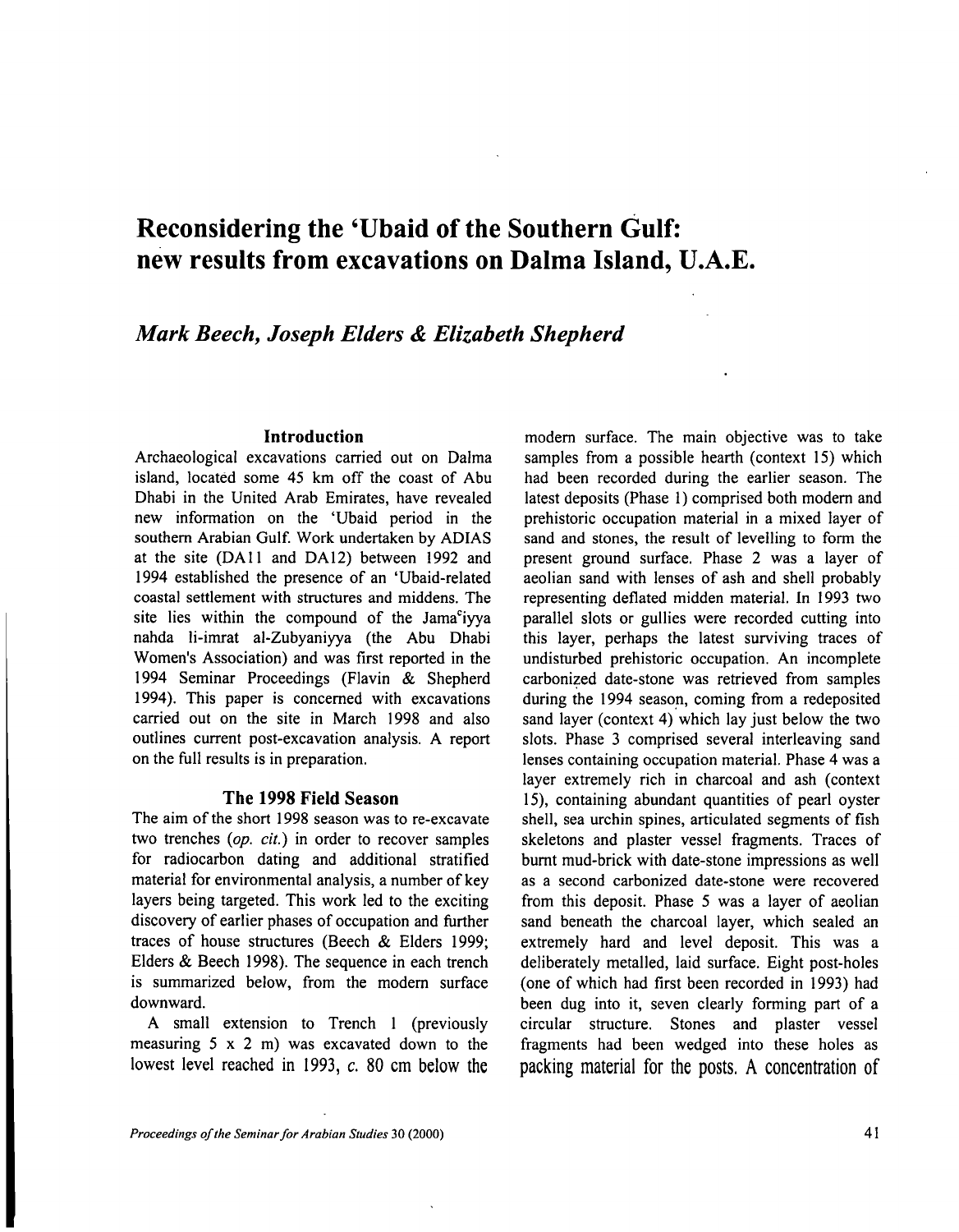pearl oyster shell was noted outside the postulated building. Finally, (Phase  $6$ ) a small sondage (50 x 50) cm) was excavated through the floor to investigate the depth of stratigraphy beneath. About 12 cm below the floor was a lower floor of compacted greenish clay in which the remains of a decayed post could be seen. This represents an earlier structural phase that it was unfortunately impossible to investigate due to lack of time.

In 1994, a large trench (Trench 2) had been excavated down to a layer rich in fish bone and shell (context 40). This deposit was targeted for further sampling, facilitated by the opening of a small  $2 \times 1$ m extension to the earlier trench. Phase 1 was similar to the uppermost layer in Trench 1. Phases 24 comprised several sand layers with occasional lenses of ash, shell and scattered fish bone. Phase 5 was a layer of concentrated shell and fish bone which lay to the north of a post-hole and plaster (? door) post socket. South of this area the sand was sterile. This seems to represent a further structure, with food debris swept or accumulated against the wall. To the east of this structure was an irregular layer of plaster. Phase 6 was recorded in the section of a modem intrusion during the 1994 season, and consisted of sand lenses with occupation debris and further possible surfaces overlying the sterile natural at a depth of about 1.70 m below the modern ground surface.

#### **The Radiocarbon Dates**

The two carbonized date-stones were submitted to the Scottish Universities Research and Reactor Centre (SURRC) radiocarbon laboratory at the University of Glasgow for AMS radiocarbon dating, undertaken in conjunction with the University of Arizona AMS facility. Calibrations were made using Struiver et al (1998) and are calculated with 2 sigma errors from the probability distributions. The more complete date-stone from the charcoal layer (context 15 in Trench 1) gave a date at the end of the 6th millennium BC, 5110 +/- 160 BC (AA-32032), whilst the upper date-stone (from context 4) was from the first half of the 5th millennium BC, 4670 +l- 130 BC (AA-32031). This earlier radiocarbon date is broadly comparable with the oldest dated sample from the site of Al-Buhais 18 in Sharjah (currently being investigated by Hans-Peter and

Margarethe Uerpmann) which was previously the oldest known radiometrically dated site in the United Arab Emirates. The Dalma radiocarbon results can now be seen to be amongst some of the earliest dates for settlement of the offshore islands of the Gulf.

#### **The Date-stones and Date Impressions**

An article detailing the significance of the Dalma date-stones is currently in preparation (Beech & Shepherd, forthcoming). Prior to the new results from Dalma, the earliest evidence for the date-palm . (Phoenix dactylifera) in the United Arab Emirates was the carbonized dates and date-palm imprints excavated from Hili 8 (Period  $1b$  - Building VI deposit), dating to around 3000 BC (Cleuziou 1989; Costantini 1985). Consideration of existing records indicates that dates have been cultivated since at least the 5th millennium BC (Nesbitt 1993: 31; Zohary & Hopf 1988: 149). In this context, the discovery and dating of the Dalma carbonized datestones are of some interest as they represent some of the earliest remains of date consumption found within the entire Middle East. Although it cannot be determined whether they represent wild or cultivated palms, it seems that the fruit was being consumed at this early time. Dates may have been harvested locally on Dalma or were perhaps brought into the settlement as trade goods.

#### **Work in Progress**

#### **Pottery**

'Ubaid-type pottery has been found on many of sites on the eastern side of the Arabian peninsula during the last twenty years: in Kuwait (unpublished), eastern Saudi Arabia (Burkholder 1972, 1984; Golding 1974; Masry 1974), Bahrain (Roaf 1976), Qatar (Smith 1978) and most recently in the United Arab Emirates. Preliminary analysis of the pottery from the Dalma site (now standing at fifty sherds) undertaken by Phi1 Treveil indicates that most of the 'Ubaid-type sherds recovered are of the typical green/brown fabric with black painted decoration so distinctive of the tradition deriving in southern Mesopotamia. It was previously thought that the nature of the 'Ubaid pottery at site DA11 indicated settlement during the fifth or early fourth millenniums BC ('Ubaid  $3-4$ ), although the radiocarbon dates suggest a substantial revision of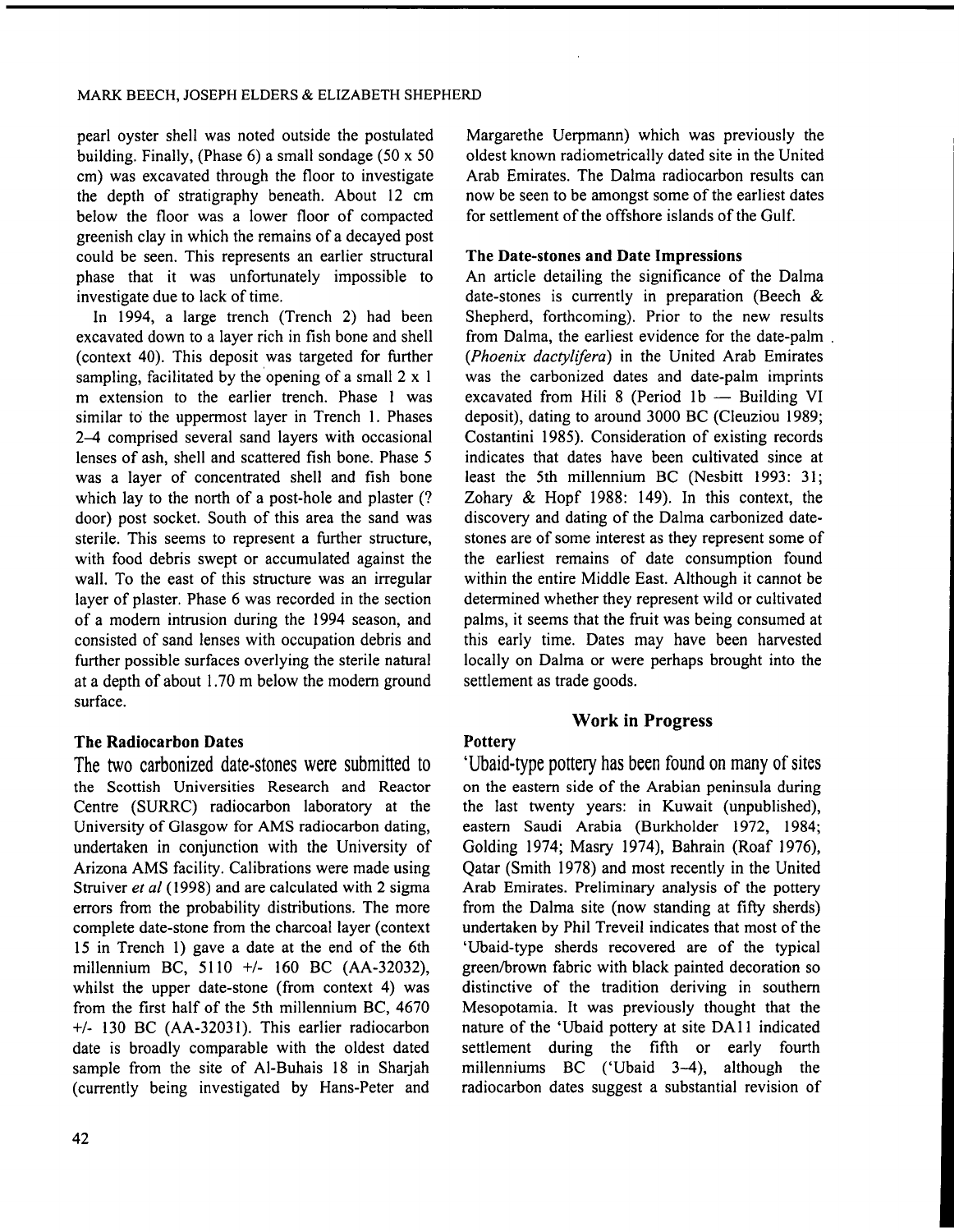this interpretation **(i.e.** to 'Ubaid 1-2).

Sophie Méry and Gerhard Schneider have recently completed an initial study of two 'Ubaid pottery sherds from the site. They have undertaken chemical analyses using X-ray fluorescence, confirming that the sherds fit within the range of their chemical composition group 1, typical of sites from southern Mesopotamia (Méry & Schneider 1996). Similar sherds were also reported by them from Jazirat al-Hamra in Ras al-Khaimah (Méry & Schneider 1996: table 1).

#### **Plaster vessels**

A quite remarkable feature of the finds recovered from the Dalma excavations has been the occurrence of plaster vessel fragments (first reported in Flavin & Shepherd 1994). Preliminary analysis by Phi1 Treveil indicates that the sherds are relatively thick when compared with contemporary pottery, being in the range 0.9-2.2 cm with a mean of 1.1 cm. Their lack of symmetry indicates that the vessels were probably moulded. Most sherds are laminated with two or more distinct layers, probably a result of the initial construction method, with layer upon layer being built up to achieve the required vessel thickness. Replastering also occurred. Thin layers on the interior of some vessel fragments which are compositionally different from the main fabric may have been added to produce grinding surfaces or to act as waterproofing. Both vertical and simple outturned rims are present in the assemblage with the majority of vessels being bowls or dishes. The use of moulds would only have allowed for simple vessel forms.

During the short 1998 season nearly 600 fragments of plaster vessels were recovered, bringing the total assemblage recovered from the site to over a 1,000 sherds. The majority are from plain undecorated bowls with rounded bases. Some of the body fragments were decorated, however, with black stripes and chevron patterns, appearing to imitate the classic decoration on 'Ubaid pottery sherds.

A major discovery at the site during the 1998 season was a semi-complete (?)limestone bowl which appeared to have residue traces, as well as impact damage resulting from its use as a mortar. A similar example was found at the 'Ubaid site of A1 Da'asa located on the west coast of Qatar (Frifelt

1989: 413, Fig.6). This and a number of plaster vessel fragments are currently being analysed by Andrew Middleton and Louise Joyner from the Department of Scientific Research at the British Museum. They have so far undertaken X-ray diffraction analysis (XRD) on eleven plaster vessel fragments from Dalma. Initial results suggest that the vessels are made primarily of gypsum with small quantities of quartz and haematite. These are all readily available on Dalma, suggesting that the vessels were being made there. This hypothesis will shortly be tested by evaluating gypsum and haematite samples recently taken from the island.

Plaster has also been recovered from some 'Ubaid-related sites in the Arabian Gulf; at Dosariyah and Abu Khamis (Masry 1974). At Dosariyah in east Saudi Arabia, these were interpreted as representing wall or floor coverings and were predominantly made from calcite (70%) and silica components (30%), rather than gypsum (Malinowski & Frifelt 1993). The fact that such plaster vessels have not been found on other sites in the Gulf region perhaps indicates that it represents very much a local tradition. Further afield however in central Mesopotamia, Jasim noted that in the earliest level **111** at Tell Abada, the floors and walls in the houses were coated with thick layers of gypsum plaster.. and that **l...** a number of planoconvex discs made of gypsum, varying in diameter from 10 to 40 centimetres were found... and that these were perhaps moulds of some sort' (Jasim 1989: 89). Wright also noted that **l...** we have similar gypsum hemispheres .... from later levels in Deh Luran' and stated that 'S.van der Leeuw, the Dutch ceramic archaeologist, identified them 'as being related to pottery production... the gypsum being used as an ideal material to use as a platform on which to build a pot.' (Wright 1989: 89).

#### **Flint**

Analysis of the lithic assemblage from the site has been carried out by Jakub Czastka. The flint tool inventory is limited and largely consists of drills/piercers and wedges. These may have been used to work a range of materials including shell. Several knives/scrapers were also recovered which may have,been used for the processing of fish and mammal remains. During a recent brief geological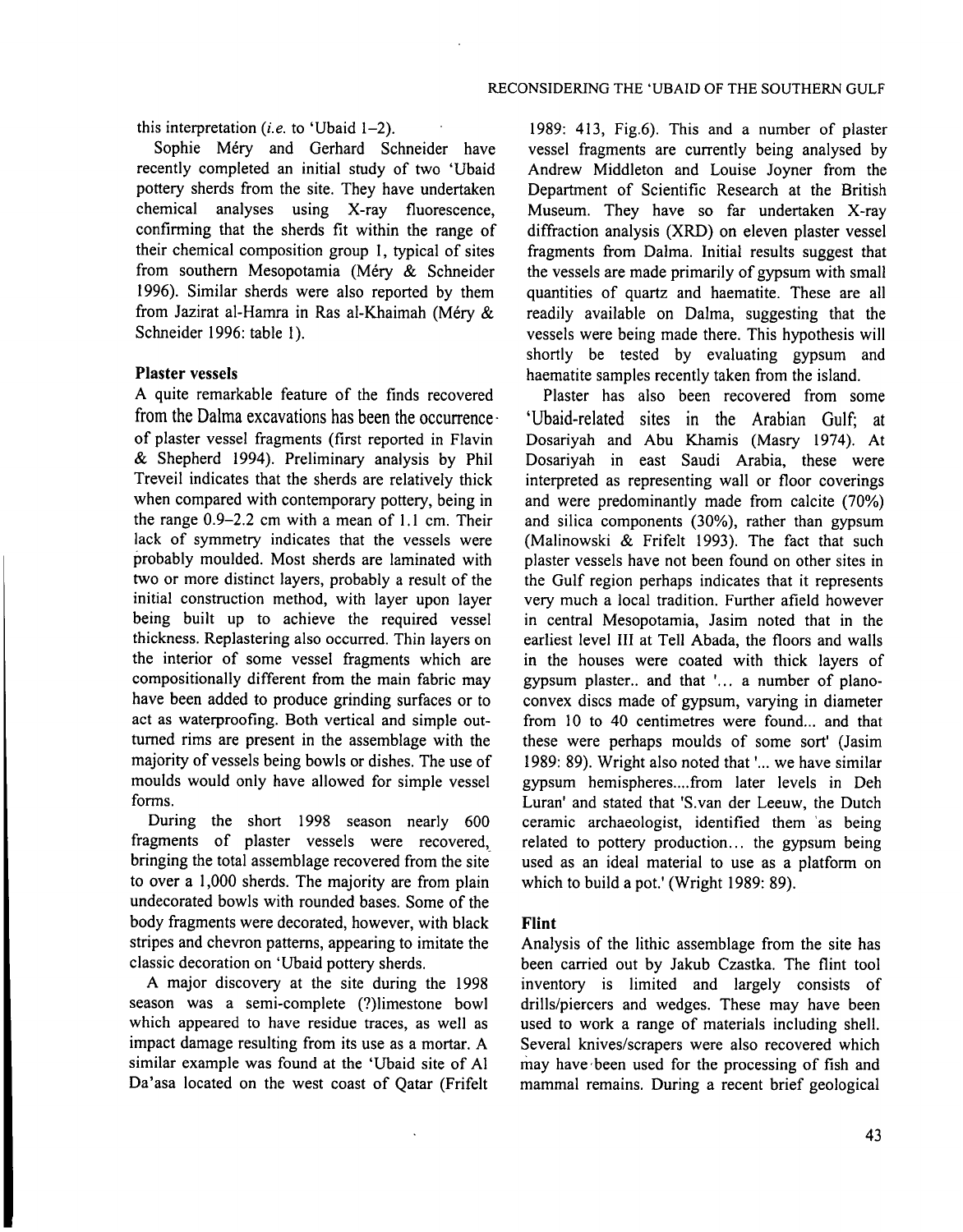survey, a source of good quality nodular flint on the north-west side of the island was identified, which may have provided the raw material used in lithics manufacture at the site. A preliminary inspection of its colour and general appearance certainly suggests this possibility.

#### **Animal bones**

Work on the animal bones from Dalma by Mark Beech has so far identified domestic sheep/goat, gazelle, dolphin, dugong and turtle as well as large quantities of fish bone, including shark, needlefish, grouper, sea bream, emperor, jack and tuna. This represents the earliest known occurrence of sheep/goat and gazelle on the off-shore islands of the Gulf. The majority of the bone assemblage however, by both number of fragments and weight, consisted of fish bones. The fish remains from Dalma are interestingly much more diverse than the fish fauna recorded on other 'Ubaid sites in the Gulf, where small inshore fish like seabreams and emperors are usually the only ones mentioned (Beech, in press). The presence of pelagic species such as tuna is noteworthy. A preliminary examination of these bones suggests that most were from medium-sized fishes, *c.* 60-80 cm in length; many of them belonged to the genus, *Thunnus* sp. The most frequently occurring species within the southern Arabian Gulf at the present day is the longtail tuna. According to modern fisheries data obtained from the Dalma Cooperative Fisheries Office (Mr. Asad Shahin, pers.comm.), only relatively small amounts of tuna are caught near Dalma at the present day, usually during a period of a few weeks at the beginning of the year. Most of the members of the tuna/mackerel family captured a few weeks at the beginning of the year. Most of<br>the members of the tuna/mackerel family captured<br>there now are narrowbarred Spanish mackerel — *Scomberomorus commerson* (Lacepede, 1800). In 1998, 52% of these were caught during the month of November, and 79% between the months of October to November. Surprisingly very few bones have been identified as belonging to this species within the Dalma bone assemblage. Although tuna are not caught in great numbers today, they were perhaps more readily available in the past. Tuna are known to aggregate around islands because of the availability of more food there than in the surrounding seas. The inhabitants of Dalma would

have been able to take advantage of the marked seasonal occurrence of these pelagic species as they passed on their migratory passage through to the deeper waters of the central Gulf. Tuna and other species may very well have been important trade items as well as providing a vital dietary component in dried form during the leaner hot summer months. Traditional drying a vital dietary component<br>in dried form during the leaner hot summer months.<br>Traditional drying of longtail tuna — *Thunnus tonggol* (Bleeker, 1851) is still carried out as a seasonal activity on the island.

Another important fish family exploited at Dalma were groupers. Regression analysis has been used to reconstruct the original size of some of the Dalma fishes, the estimated size of which has been plotted against the derived regression formula from modem groupers. Some examples were nearly a metre in length, suggesting considerable expertise in fishing methods.

#### **Molluscs**

The molluscan assemblage from Dalma is currently being studied by Emily Glover. Analysis of the material excavated in 1993-4 indicates that the being studied by Emily Glover. Analysis of the<br>material excavated in 1993–4 indicates that the<br>turban shell — *Lunella coronata* (Gmelin, 1791), the material excavated in 1993–4 indicates that the<br>turban shell — *Lunella coronata* (Gmelin, 1791), the<br>pearl oyster — *Pinctada radiata* (Leach, 1814), and turban shell — *Lunella coronata* (Gmelin, 1791), the<br>pearl oyster — *Pinctada radiata* (Leach, 1814), and<br>the clam — *Circenita callipyga* (Born, 1778) are the most commonly occurring species. All of these species would have been collected for food and together made up about 90% of the total number of individuals.

*Lunella coronata* is a common inter-tidal species inhabiting rocky crevices on boulder covered shores along much of the Emirates coastline. This species does not now survive on Dalma and Glover has noted that its disappearance may be related to the increasing sedimentation of the inter-tidal environment as a result of coastal reclamation. *Pinctada radiata* is abundant in the Arabian Gulf, living in shallow water down to depths of 20 m attached to gravel or sea grass. This species is the most important source of pearls and can be eaten (Lorimer, 1915). It would have been collected by diving from boats or by wading in shallow water. Circenita callipyga is an intertidal venerid clam that lives in sand, coarse gravel or muddy sand, usually in slightly exposed conditions. Dead shells are frequent on present day Dalma but no live specimens were found during a survey of intertidal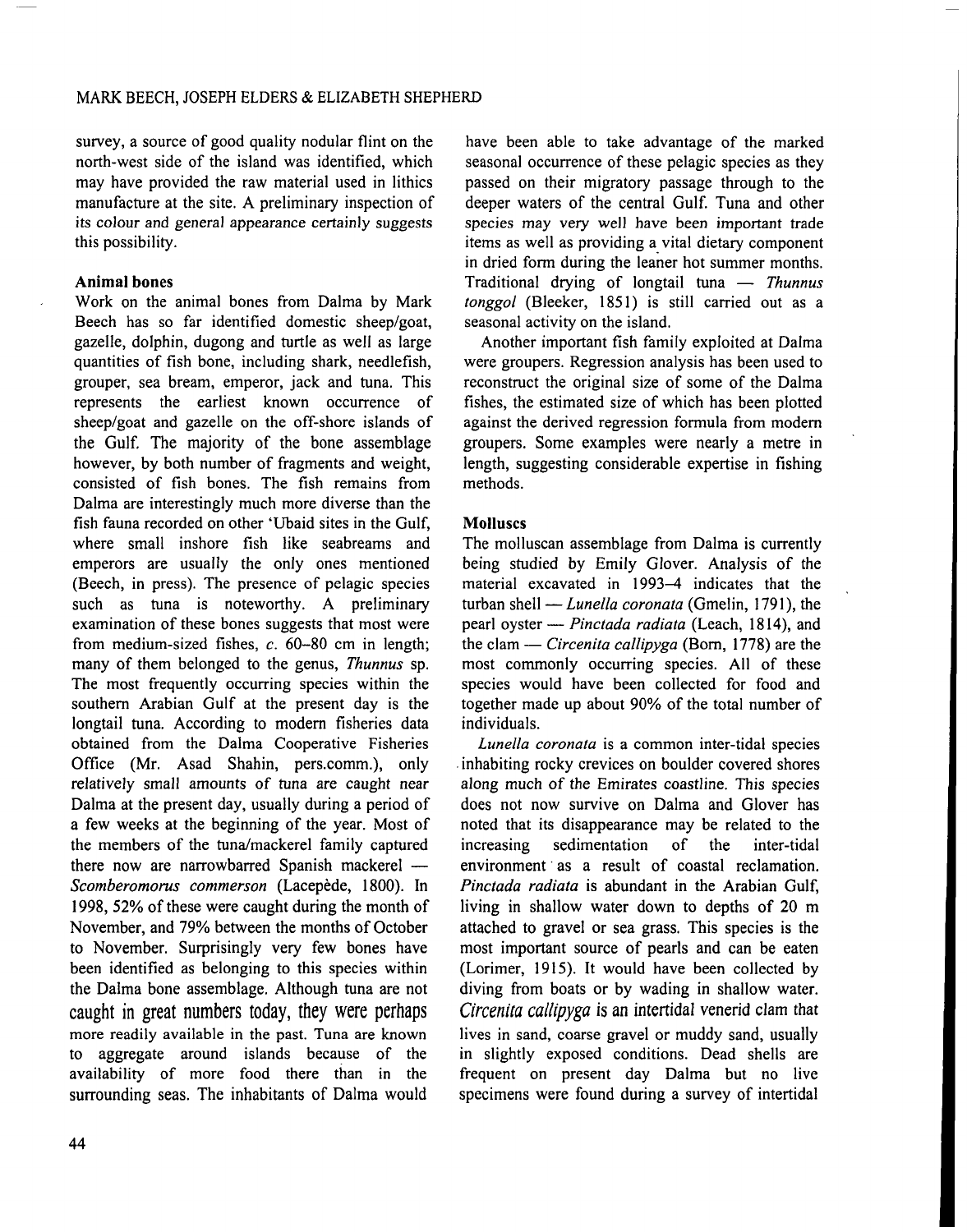habitats at the time of the 1994 excavation. Preliminary study of the coastal palaeoenvironment indicates that the intertidal habitats of the island were rather similar to the present day in the middle Holocene, being 'dominated by rocky shores and sandy beaches. They differed from the coast of the Gulf where more sheltered lagoons and mangrove habitats predominated.

#### **Conclusion**

The 1998 fieldwork revealed important further traces of the settlement, confirming the presence of at least two round house-like structures with surviving post-holes and floors (Beech & Elders 1999; Elders & Beech 1998). Radiocarbon dates have now established the dating of the site as late 6th – early 5th millennium BC ('Ubaid  $1-2$ ). The discovery of a post-hole sealed beneath the roundhouse in Trench 1 provides a tantalising glimpse of an even earlier settlement at the site. A plaster layer uncovered in Trench **2** can perhaps be interpreted as a mixing slick either from building work or vessel production. Local production of plaster vessels on Dalma seems to have been a regular activity. This evidence strongly suggests long-term settlement on the island, rather than occasional visits during fishing or trading trips. The fact that sweet water, flint, gypsum, haematite and abundant marine resources were available, together with the island's favourable geographical position in the Gulf, would have made it not only a suitable stopping off point for traders travelling by boat, but also an attractive place for semi-permanent occupation. The production of plaster vessels on Dalma, with external chevron decoration copying classic 'Ubaid ceramics, is compelling evidence for this. The discovery of early evidence for the harvesting and consumption of dates also presents some intriguing questions. Might it suggest that the early peoples who settled on the island were already learning how to exploit the stands of wild date palms scattered around the shores of the Gulf? Were they perhaps even already managing or cultivating dates at that time? Interestingly, no other early finds of date-stones have been made on other broadly contemporary sites in the United Arab Emirates. Is Dalma really an unusual site because dates are present there, or is it simply a case of varying

preservation and retrieval?

Henricksen and Thuesen in their concluding summary to the volume, *Upon this Foundation* -*The 'Ubaid Reconsidered,* said that: 'The closer we examine the archaeological evidence, the clearer our perception becomes: the 'Ubaid was not a single, monolithic cultural or organizational entity, but rather consisted of many locally unique variations on<br>a general 'Ubaid material-culture theme...' a general 'Ubaid material-culture (Henricksen & Thuesen 1989: 457). It is now evident that, even in the southern Arabian Gulf, the inhabitants clearly formed their own distinctive version of the 'Ubaid which, although perhaps seeking to emulate some of the traits of the so-called 'Ubaid heartland, maintained a distinctive character.

#### **Acknowledgements**

The Abu Dhabi Islands Archaeological Survey (ADIAS) was established on the orders of President His Highness Sheikh Zayed bin Sultan a1 Nahyan and its patron is His Highness Lieutenant General Sheikh Mohammed bin Zayed a1 Nahyan. ADIAS is directed by Dr. G.R.D. King of the Department of Art and Archaeology, School of Oriental and African Studies, University of London, and the project is coordinated in Abu Dhabi by Peter Hellyer. Excavations at the site were directed by Katelin Flavin and Elizabeth Shepherd during the **1993-4** seasons, and by Mark Beech and Joseph Elders during the 1998 season. The participation of Mark Beech in this work was carried out as a component of the author's current doctorate thesis programme in the Departments of Archaeology and Biology at the University of York. This research is financially supported by the University of York, ADIAS, the British Council (Abu Dhabi) and the Environmental Research and Wildlife Development Agency (ERWDA), Abu Dhabi. The authors would like to thank the following specialists for providing information in advance of publication: Jakub Czastka (flints), Emily Glover (molluscs), Louise Joyner /Andrew Middleton (plaster analysis), Sophie MerylGerhard Schneider (pottery) and Phil Treveil (pottery/plaster). Mark Beech would also like to thank Mr. Asad Shahin in the Dalma Cooperative Fisheries Office for generously providing modem data concerning the Dalma fisheries.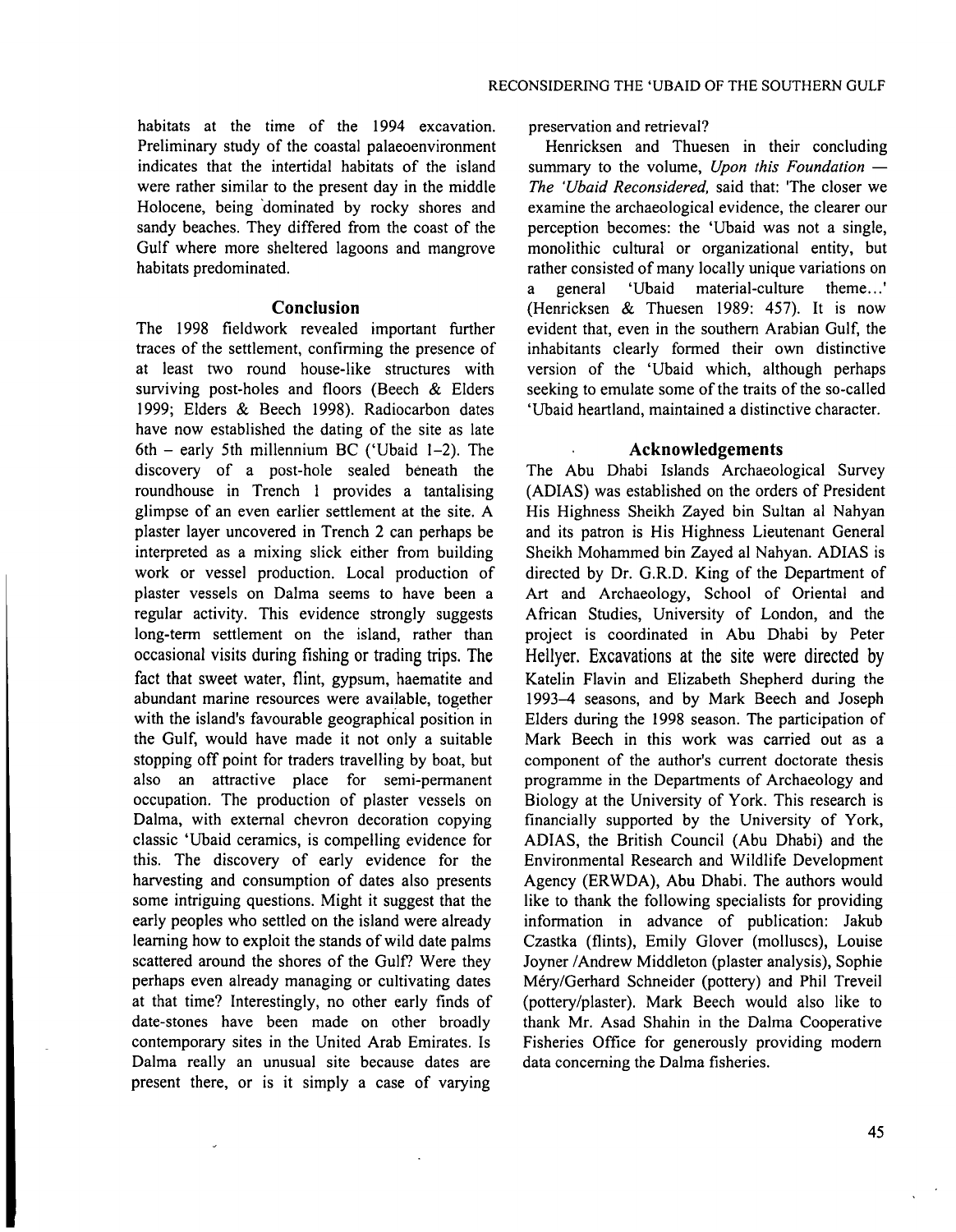#### **References**

- Beech M. (in press). Preliminary report on the fauna1 remains from Dalma, an Ubaid settlement in Abu Dhabi Emirate, United Arab Emirates. In: M.Mashkour & H.Buitenhuis (eds.) *Archaeozoology of the Near East IV (Fourth International Conference on the Archaeozoology of southwestern Asia and adjacent areas – ASWA.* Museum National<br>d'Histoire Naturelle Paris/ Centre for Naturelle. Archaeological Research, Groningen University, Netherlands.
- Beech M. & Elders J. 1999. Recent excavations at an 'Ubaid-related settlement on Dalma Island, Abu Dhabi Emirate, United Arab Emirates. *Bulletin of the Society for Arabian Studies* 4: 17-21.
- Beech M. & Shepherd E. (forthcoming). Archaeobotanical evidence for early date consumption in Arabia: New finds from Dalma, United Arab Emirates. Antiquity.
- Burkholder G. 1972. Ubaid sites and pottery in Saudi Arabia. *Archaeology* 25: 264-69.
- 1984. *An Arabian Collection. Artefacts from the Eastern Province.* Boulder City: G.B. Publications.
- Cleuziou S. 1989. Excavations at Hili 8: a preliminary report on the 4th to 7th campaigns. *Archaeology in the United Arab Emirates* 5: 61-88.
- Costantini L. 1985. Considerazioni su alcuni reperti di palma da dattero e sul centro di origine e l'area du coltivazione della *Phoenix dactylifera*  L. Pages 209-217 in G. Gnoli & L. Lanciotti (eds.) *Orientalia Josephi Tucci Memoriae Dicata.* (Serie Orientale Roma 5611). Rome: Istituto Italiano per il Medio ed Esremo Oriente.
- Elders J. & Beech M. 1998. Oldest houses in UAE discovered. *Emirates News,* Tuesday, May 12, 1998: 5.
- Flavin K. & Shepherd E. 1994. Fishing in the Gulf: Preliminary investigations at an 'Ubaid site, Dalma (U.A.E.). *Proceedings of the Seminar for Arabian Studies* 24: 1 15-134. ,
- Frifelt K. 1989. 'Ubaid in the Gulf Area. Pages 405- 415 in E.F. Henricksen & I. Thuesen (eds.)

*Upon this Foundation* - *The 'Ubaid Reconsidered.* Copenhagen: Museum Tusculanum.

- Golding M. 1974. Evidence for pre-Seleucid occupation of eastern Arabia. *Proceedings of the Seminar for Arabian Studies* 4: 19-32.
- Henricksen E.F. & Thuesen I. (eds.). 1989. *Upon this Foundation* - *The 'Ubaid Reconsidered.*  Copenhagen: Museum Tusculanum.
- Jasim **S.A.** 1989. Structure and finction in an 'Ubaid village. Pages 79-90 in E.F. Henricksen & I. Thuesen (eds.) Upon this Foundation - The *'Ubaid Reconsidered.* Copenhagen: Museum Tusculanum.
- Lorimer J. G. 1915. *Gazetteer of the Persian Gulf. Oman and Central Arabia.* Calcutta.
- Malinowski R. & Frifelt K. 1993. Prehistoric Hydraulic Mortar: The 'Ubaid Period 5-4000 nowski R. & Frifelt K. 1993. Prehistoric<br>Hydraulic Mortar: The 'Ubaid Period 5–4000<br>years BC -- Technical properties. *Swedish Council for Building Research D12: 1-16.*
- Masry A.H. 1974. *Prehistory in Northeastern Arabia, the Problem of Interregional Interaction.* Coconut Grove, Miami: Field Research Projects.
- Mery S. & Schneider G. 1996. Mesopotamian pottery wares in Eastern Arabia from the 5th to the 2nd millennium BC: A contribution of archaeometry to the economic history. *Proceedings of the Seminar for Arabian Studies*  26: 79-96.
- Nesbitt M. 1993. Archaeobotanical evidence for early Dilmun diet at Saar, Bahrain. *Arabian Archaeology and Epigraphy* 4: 20-47.
- Roaf M. 1976. Excavations at a1 Markh, Bahrain. *Proceedings* of *the Seminar for Arabian Studies*  6: 144-60.
- Smith G.H. 1978. Al-Da'asa, site 46: an Arabian Neolithic Camp site of the Fifth Millennium. Page 71 in B. de Cardi (ed.) Oatar *Archaeological Report* - *Excavations 1973.*  Oxford University Press.
- Struiver M., Reimer P.J., Bard E., Beck J.W., Burr G.S., Hughen K.A., Kromer B., McCorma F.G., Plicht J.v.d. & Spurk M. 1998. *Radiocarbon* 40: 1041-1083.